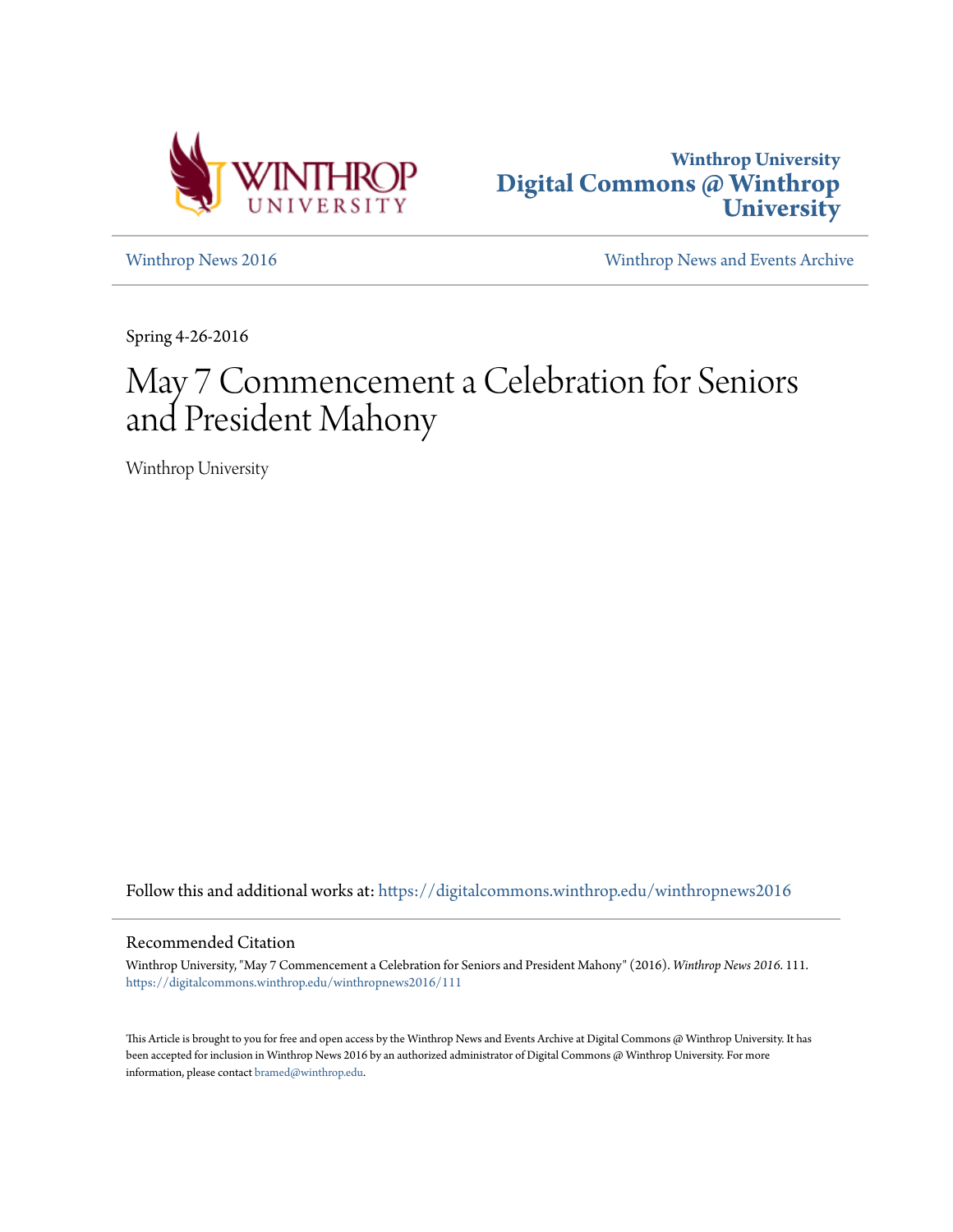

VINTHROP UNIVERSITY **ABOUT ADMISSIONS & AID ACADEMICS STUDENT**

**AFFAIRS ATHLETICS GIVING**

「验費」 **O** SHARE

All News

Archives

RSS News Feeds

Winthrop in the News

# **May 7 Commencement a Celebration for Seniors and President Mahony**

### **Quick Facts**

As Mahony considered options for the official and symbolic investiture ceremony, his desire to engage students—who are the core of the academic enterprise—was paramount. **Both the morning and afternoon ceremonies will** 

feature aspects of the investiture to recognize the official start of Mahony's presidential tenure.



04/26/2016

ROCK HILL, SOUTH CAROLINA – Winthrop University's **May 7 Commencement exercises** will celebrate not only the graduation of more than 700 undergraduates, but also the **investiture** of President Daniel F. Mahony as the university's 11th president.

As Mahony considered options for the official and symbolic investiture ceremony, his desire to engage students—who are the core of the academic enterprise—was paramount. Incorporating the investiture with May Commencement allows students, families and friends to participate, along with faculty and staff.





Both the morning and afternoon ceremonies will feature aspects of the investiture to recognize the official start of **Mahony's presidential tenure**.

During the 10 a.m. Commencement for the College of Arts & Sciences and College of Visual & Performing Arts, Mahony will receive the president's hood. Nearly 390 graduates from the two colleges will receive their degrees and witness the event. **S.C. Senator Wes Hayes**, chair of the York County legislative delegation, will read a

letter of congratulations from **Governor Nikki Haley**, while **Rock Hill Mayor Doug Echols '77** will bring greetings from the city.

At the 3 p.m. Commencement for the College of Business Administration and Richard W. Riley College of Education, Mahony will receive the president's medallion, give remarks and welcome investiture speaker Melody Tankersley '84, '86, the senior associate provost and interim dean of graduate studies at Kent State University. That ceremony will involve nearly 290 business and education seniors receiving their degrees.

**Tankersley has ties to both Mahony and to Winthrop.** Prior to coming to Winthrop, Mahony served for seven years as dean of the College of Education, Health, and Human Services, and as a professor of sport management at Kent State University in Ohio. While there, he worked with Tankersley, who received both her master's and bachelor's degrees in special education from Winthrop.

Tankersley's speech will highlight a few of Mahony's many qualities that make him a great scholar, teacher, and leader. "His sense of fairness and commitment to excellence, his tremendous analytic ability, and his capacity for strong and clear-sighted direction combine to make him a strong leader for Winthrop," she said. "In Mahony, Winthrop has a president who will motivate and energize others, who will bring people together for a shared purpose—and he'll do so with great warmth and respect for all."

As **Kent State's senior associate provost**, Tankersley provides leadership in all aspects of